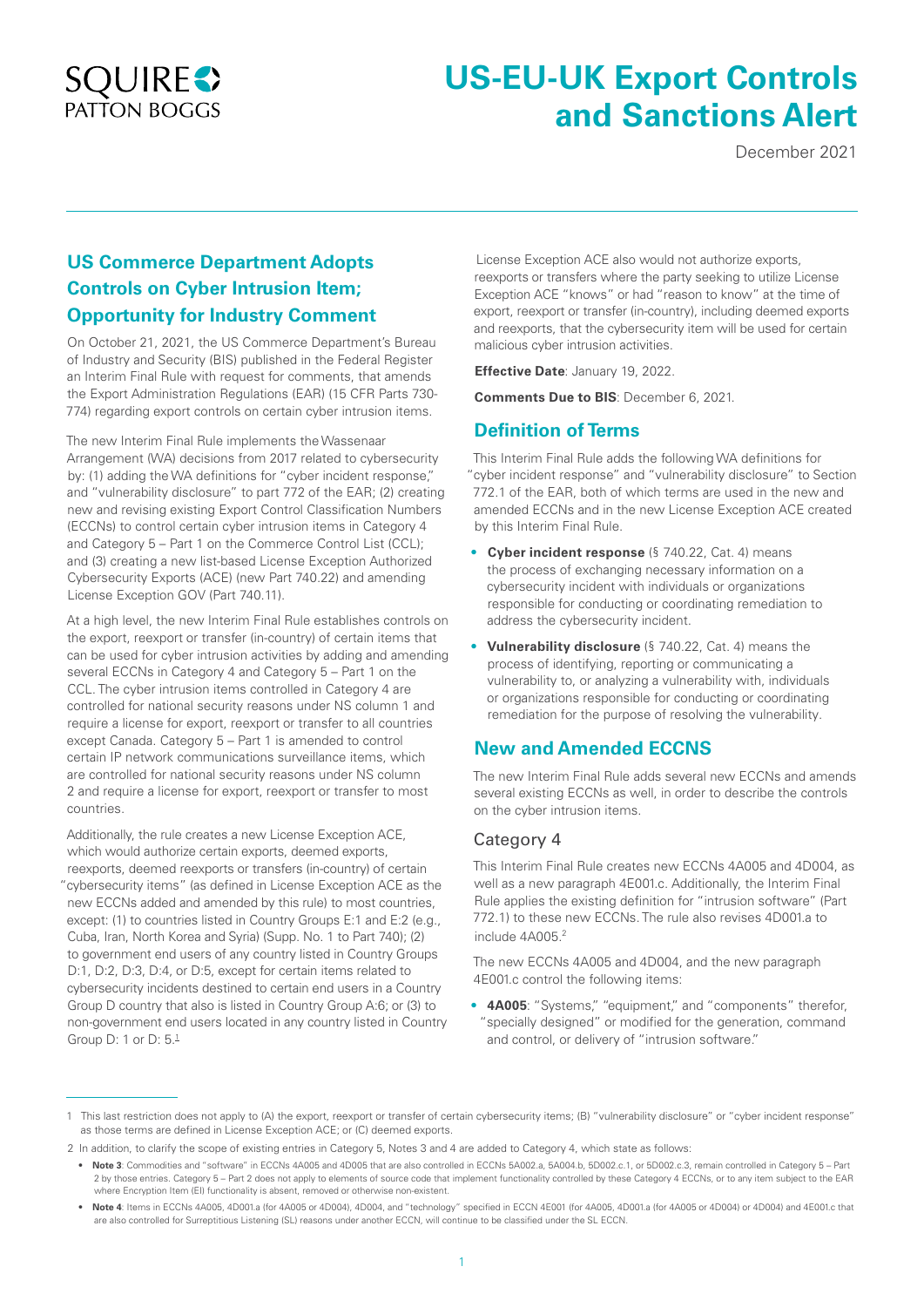- **4D004**: "Software" "specially designed" or modified for the generation, command and control, or delivery of "intrusion software."3
- **4E001.c**: "Technology" for the "development" of "intrusion software."

"Intrusion software" is defined in part 772.1 as "Software" specially designed or modified to avoid detection by "monitoring tools", or to defeat "protective countermeasures", of a computer or network-capable device, and performing any of the following:4

- The extraction of data or information, from a computer or network-capable device, or the modification of system or user data.
- The modification of the standard execution path of a program or process in order to allow the execution of externally provided instructions.

#### Category 5 – Part 1

The Interim Final Rule adds a new paragraph 5A001.j, which controls the following telecommunications systems, equipment, "components" and "accessories":

- j. IP network communications surveillance systems or equipment, and "specially designed" components therefor, having all of the following:
	- j.1. Performing all of the following on a carrier class IP network (e.g., national grade IP backbone):
		- j.1.a. Analysis at the application layer (e.g., Layer 7 of Open Systems Interconnection (OSI) model (ISO/IEC 7498-1));
		- j.1.b. Extraction of selected metadata and application content (e.g., voice, video, messages, attachments)
	- j.2. Being "specially designed" to carry out all of the following:
		- j.2.a. Execution of searches on the basis of "hard selectors"
		- j.2.b. Mapping of the relational network of an individual or of a group of people.<sup>56</sup>

#### Category 5 – Part 2

The new rule adds ECCN 4A005 to the existing paragraph 5A004.b, which now controls the following items:

b. Items not specified by ECCNs 4A005 or 5A004.a, designed to perform all of the following:

- b.1."Extract raw data" from a computing or communications device
- b.2. Circumvent "authentication" or authorization controls of the device, in order to perform the function described in 5A004.b.1.

In addition to adding and amending the various ECCNs, the new Interim Final Rule provides two clarifications: (1) that items controlled because of encryption will remain in Category 5, Part 2; and (2) items previously controlled for Surreptitious Listening (SL) reasons under existing ECCNs will not be moved.<sup>7</sup>

- 3 **Note**: 4D004 does not apply to "software" specially designed and limited to provide "software" updates or upgrades meeting all of the following: a. The update or upgrade operates only with the authorization of the owner or administrator of the system receiving it
	- b. After the update or upgrade, the "software" updated or upgraded is not any of the following:
	-
	- 1. "Software" specified by 4D004
	- 2. "Intrusion software"
- 4 **Note** 1: "Intrusion software" does not include any of the following: Hypervisors, debuggers or Software Reverse Engineering (SRE) tools; Digital Rights Management (DRM) "software"; or "Software" designed to be installed by manufacturers, administrators or users, for the purposes of asset tracking or recovery. **Note 2**: Network-capable devices include mobile devices and smart meters.

**Technical note 1**: "Monitoring tools": "software" or hardware devices that monitor system behaviors or processes running on a device. This includes antivirus (AV) products, end-point security products, Personal Security Products (PSP), Intrusion Detection Systems (IDS), Intrusion Prevention Systems (IPS) or firewalls.

- **Technical note 2**: "Protective countermeasures": techniques designed to ensure the safe execution of code, such as Data Execution Prevention (DEP), Address Space Layout Randomization (ASLR) or sandboxing.
- 5 The new rule also adds the following exclusion note to 5A001.j:
- **Note**: 5A001.j does not apply to "systems" or "equipment", "specially designed" for any of the following:
- Marketing purposes
- Network Quality of Service (QoS)
- Quality of Experience (QoE)
- 6 In addition, similar to the clarifying notes added in Category 4, the Interim Final Rule adds two clarifying notes to Category 5 Part 1:
	- **Note 3**: Commodities in ECCN 5A001.j, and related "software" specified in 5D001.c (for 5A001.j) that are also controlled in ECCNs 5A002.a, 5A004.a, 5A004.b, 5D002.c.1, or 5D002.c.3, remain controlled in Category 5 – Part 2 by those entries. Category 5 – Part 2 does not apply to elements of source code that implement functionality controlled by these Category 5 Part 1 ECCNs, or to any item subject to the EAR where Encryption Item (EI) functionality is absent, removed or otherwise non-existent.
	- Note 4: Items in ECCN 56A001.j, 5B001.a (for 5A001.j), related "software" specified in 5D001.a (for 5A001.j) and 5D001.c (for 5A001.j or 5B001.a (for 5A001.j)) and related "technology" specified in ECCN 5E001.a (for 5A001.j or 5D001.a (for 5A001.j)) that are also controlled for Surreptitious Listening (SL) reasons under another ECCN, will continue to be classified under the SL ECCN.
- 7 First, cybersecurity items that also incorporate particular "information security" functionality specified in certain Category 5 Part 2 ECCNs (i.e., 5A002.a, 5A004.a, 5A004.b, 5D002.c.1, or 5D002.c.3) will be controlled under those Category 5 – Part 2 ECCNs, provided the controlled "information security" functionality remains present and usable within the cybersecurity end item or executable software.

Second, the new Interim Final Rule clarifies that all items subject to the EAR that are controlled for SL reasons under an existing ECCN that is not added to the CCL by this rule will continue to be classified under that existing SL ECCN. The WA changes related to "intrusion software" and IP network communications surveillance systems do not change any existing EAR provisions regarding communications intercepting devices, "software" or "technology," or any SL control (§ 742.13). Where an item is controlled for NS reasons because it meets multiple control parameters (i.e., cybersecurity parameters, encryption item (EI) parameters, and SL parameters), the most restrictive control will apply to the item.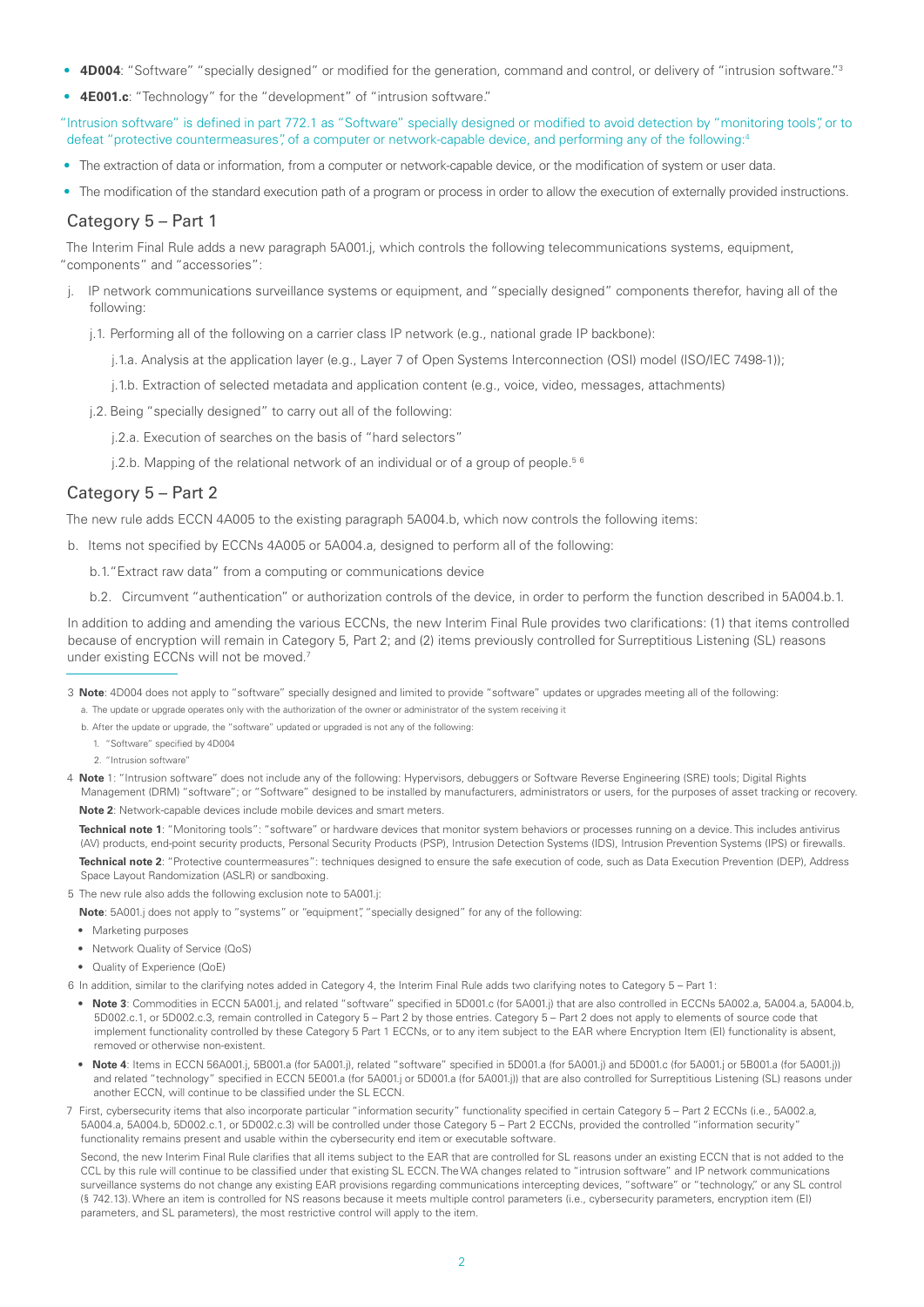#### **License Exceptions**

The new rule adds eligibility to the following ECCNs for License Exception ACE: 4A005, 4D001.a (for 4A005 or 4D004), 4D004, 4E001.a (for 4A005, 4D001.a (for 4A005 or 4D004) or 4D004), 4E001.c, 5A001.j, 5B001.a (for 5A001.j), 5D001.a (for 5A001.j), 5D001.c (for 5A001.j or 5B001.a (for 5A001.j)), and 5E001.a (for 5A001.j or 5D001.a (for 5A001.j)). The rule also revises the special conditions to make ECCNs 4D001.a and 4E001.a and .c ineligible to use License Exception STA, removes eligibility for License Exceptions STA, GBS, and LVS for ECCNs 5A001.j and 5B001.a, and removes eligibility for License Exceptions STA and TSR for  $5D001a$  and  $c$  and for  $5F001a$ .

### **New License Exception ACE**

The new Interim Final Rule creates a new License Exception ACE that authorizes exports, reexports and transfers (in-country) of "cybersecurity items", which are not also controlled in Category 5 – Part 2 of the CCL or for SL reasons. The new License Exception will be added in new § 740.22 of the EAR.

#### **Scope of License Exception ACE**

License Exception ACE authorizes exports, deemed exports, reexports, deemed reexports or transfers (in-country) of "cybersecurity items" (defined below) to most destinations, except: (1) to nationals of countries listed in in country groups E:1 or E:2 in Supplement No. 1 to Part 740 of the EAR;<sup>8</sup> (2) certain "government end-users";<sup>9</sup> and (3) subject to certain end-use restrictions.<sup>10</sup>

#### **Definitions**

Section 740.22(b) provides the following definitions for "cybersecurity items," "digital artifacts," "favorable treatment cybersecurity end user," and "government end user," as those terms are used in License Exception ACE:

- Cybersecurity Items are ECCNs 4A005, 4D001.a (for 4A005 or 4D004), 4D004, 4E001.a (for 4A005, 4D001.a (for 4A005 or 4D004) or 4D004), 4E001.c, 5A001.j, 5B001.a (for 5A001.j), 5D001.a (for 5A001.j), 5D001.c (for 5A001.j or 5B001.a (for 5A001.j)), and 5E001.a (for 5A001.j or 5D001.a (for 5A001.j)).
- Digital artifacts are items (e.g., "software" or "technology") found or discovered on an information system that show past or present activity pertaining to the use or compromise of, or other effects on, that information system.
- Favorable treatment cybersecurity end user is any of the following:
	- A "U.S. subsidiary"
	- Providers of banking and other financial services
	- Insurance companies
	- Civil health and medical institutions providing medical treatment or otherwise conducting the practice of medicine, including medical research
- Government end user, for purposes of § 740.22, is a national, regional or local department, agency or entity that provides any governmental function or service, including international governmental organizations, government operated research institutions, and entities and individuals who are acting on behalf of such an entity. This term includes retail or wholesale firms engaged in the manufacture, distribution, or provision of items or services, controlled on the Wassenaar Arrangement Munitions List.

#### **Restrictions**

Section 740.22(c) of License Exception ACE provides the following restrictions on the export, deemed export, reexport, deemed reexport, or transfer (in-country) of "cybersecurity items":

- **Destination or end-user restrictions**. License Exception ACE does not authorize deemed exports under paragraph (c) (1)(i) or (ii) of this section. The restrictions in paragraphs (c)(1) (i) and (ii) apply to activities, including exports, reexports, and transfers (in-country) related to "vulnerability disclosure" and "cyber incident response." However, Note 1 to ECCN 4E001 in the CCL (supplement No. 1 to part 774 of the EAR) excludes "vulnerability disclosure" and "cyber incident response" from control under 4E001.a or .c.
	- A destination that is listed in Country Group E:1 or E:2 in supplement no. 1 to part 740 of the EAR.
	- A government end user, as defined in this section, of any country listed in Country Group D:1, D:2, D:3, D:4, or D:5 in supplement no. 1 to part 740. This restriction does not apply to:
	- Exports, reexports and transfers (in-country) to Country Group D countries that are also listed in Country Group A:6 of "digital artifacts" that are related to a cybersecurity incident involving information systems owned or operated by a "favorable treatment cybersecurity end user", or to police or judicial bodies in Country Group D countries that are also listed in Country Group A:6 for purposes of criminal or civil investigations or prosecutions of such cybersecurity incidents.
	- Exports, reexports, and transfers (in-country) to national computer security incident response teams in Country Group D countries that are also listed in Country Group A:6 of "cybersecurity items" for purposes of responding to cybersecurity incidents, for purposes of "vulnerability disclosure", or for purposes of criminal or civil investigations or prosecutions of such cybersecurity incidents.
	- A non-government end user located in any country listed in Country Group D:1 or D: 5 of Supplement No. 1 to part 740 of the EAR. This restriction does not apply to:
		- Exports, reexports or transfers (in-country) of cybersecurity items classified under ECCNs 4A005, 4D001.a (for 4A005 or 4D004), 4D004, 4E001.a (for 4A005, 4D001.a (for 4A005 or 4D004) or 4D004) and 4E001.c, to any "favorable treatment cybersecurity end user."
		- "Vulnerability disclosure" or "cyber incident response."
		- Deemed exports.
- **End-use restrictions**. License Exception ACE is not authorized if the exporter, reexporter, or transferor "knows" or has "reason to know" at the time of export, reexport or transfer (in-country), including deemed exports and reexports, that the "cybersecurity item" will be used to affect the confidentiality, integrity or availability of information or information systems, without authorization by the owner, operator or administrator of the information system (including the information and processes within such systems).

<sup>8</sup> Described in paragraph (c)(1)(i) of License Exception ACE

<sup>9</sup> Described in (c)(1)(ii) of License Exception ACE

<sup>10</sup>Described in (c)(2) of License Exception ACE